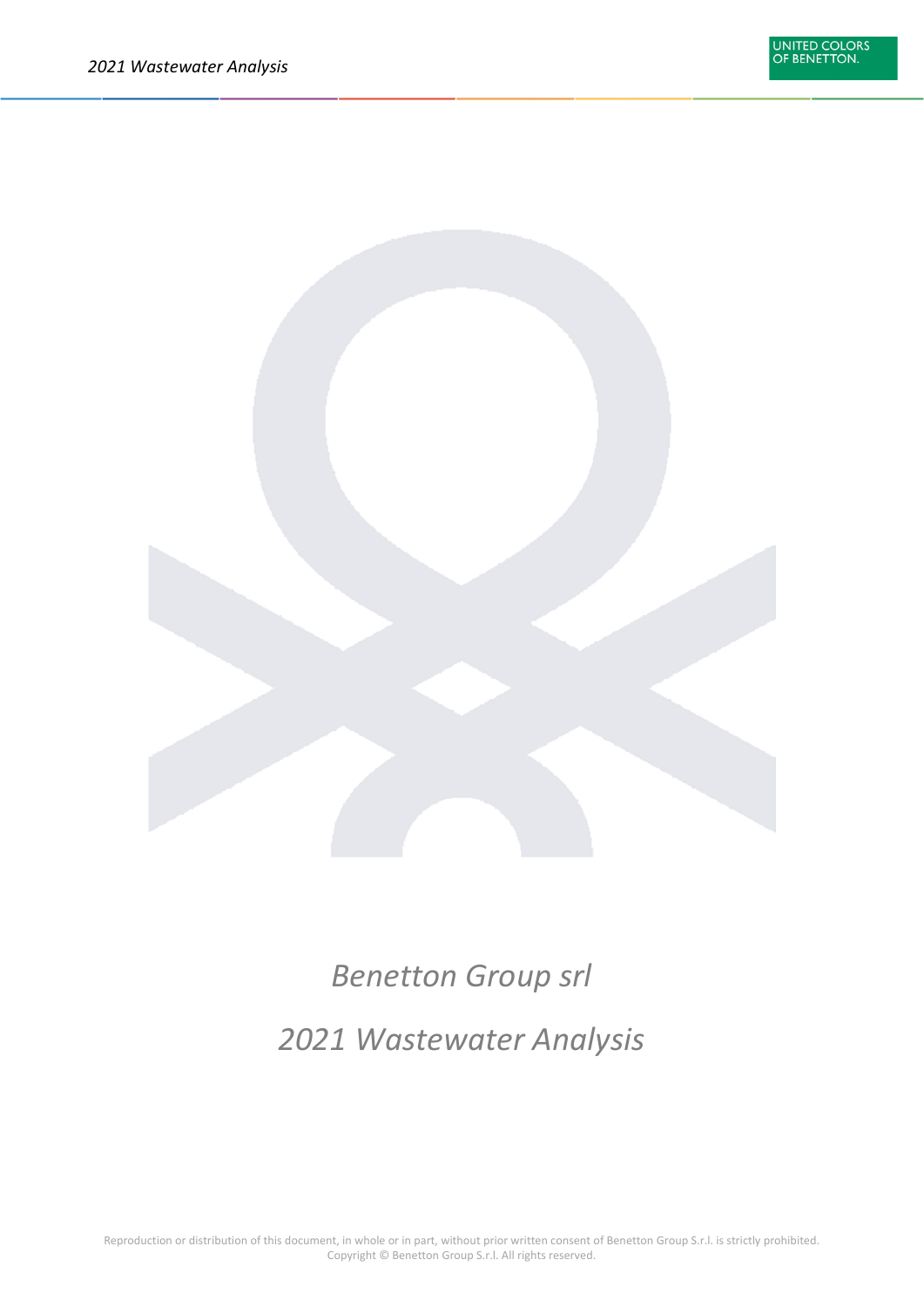### **Table of contents**

| 1.               |  |  |
|------------------|--|--|
|                  |  |  |
|                  |  |  |
|                  |  |  |
|                  |  |  |
|                  |  |  |
|                  |  |  |
|                  |  |  |
|                  |  |  |
|                  |  |  |
|                  |  |  |
| $\overline{2}$ . |  |  |
| 3.               |  |  |
| 4.               |  |  |
|                  |  |  |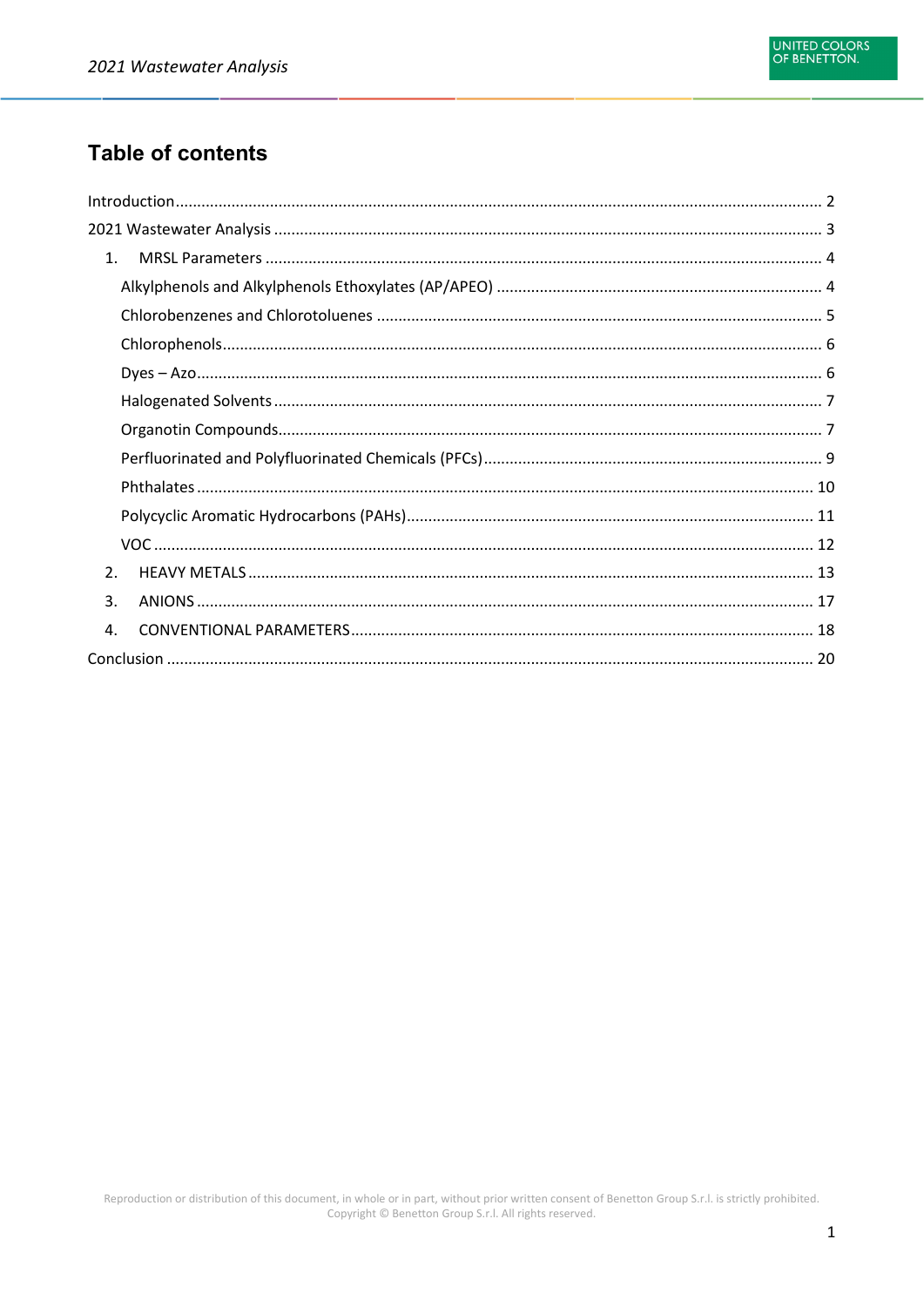#### <span id="page-2-0"></span>**Introduction**

Textile industry is linked to water pollution due to the large use of chemicals in its production processes. All 'textile wet processing', that include dyeing, washing, printing and fabric finishing, lead to the discharge of large quantities of wastewater containing toxic substances, many of which are hazardous and persistent. With the aim of "cleaning" the whole textile supply chain (i.e., clean factory approach), starting from 2013 Benetton collaborates with Greenpeace through the Detox Campaign<sup>[1](#page-2-1)</sup> towards the complete elimination of hazardous chemicals from manufacturing and it has defined a Detox Programme Guideline, addressed to all its wet process suppliers.

In line with its Detox Commitment, Benetton Group joined two organizations: *Zero Discharge of Hazardous Chemicals* (ZDHC)[2](#page-2-2) Group and *Sustainable Apparel Coalition* (SAC)[3](#page-2-3) , where international brands cooperate to improve the environmental performance of the supply chain and to develop methodologies to minimize and eliminate hazardous chemicals from textile production.

Tools and methodologies of both organization, as for example ZDHC Wastewater Guideline and Higg Facility Environmental Module (Higg FEM), are included in the Benetton's Detox Programme Guideline.

ZDHC Wastewater Guideline was released at the end of 2016 but, even if Benetton started adopting it from 2017, only in the last two years it was possible to collect a significant sample of test results. This was mainly due to the fact that the release and the finalization of the ZDHC Gateway took some time, not only for technical issues but also to allow time for suppliers' awareness of the importance to test following a standardized protocol, as well as sharing their wastewater test results within a shared portal.

In particular, from the ZDHC Gateway – Wastewater Module, it is possible to download all test results in a common excel format and then compare and analyze all reported data.

The ZDHC Wastewater Guidelines define a single, unified standard for wastewater testing that goes beyond regulatory compliance and conventional wastewater testing parameters and results are accepted by all ZDHC brands. According to this document, chemicals to be tested in wastewater are divided into two macrogroups, that are Conventional Parameters and MRSL Parameters. Conventional Parameters have to be tested in discharged wastewater while, concerning the MRSL Parameters, there are two testing options: discharged wastewater and sludge (Option 1) or discharged wastewater and raw wastewater (Option 2). Incoming water is tested only in case of findings, either in the discharged or in the raw wastewater.

In this report, data of wastewater analysis performed by Benetton's suppliers, have been analyzed by considering data disclosed in the ZDHC Gateway – Wastewater Module during the 2021 year, without distinguish among the testing options because, actually, this information is not "managed" in the excel file downloadable from the Gateway.

<span id="page-2-2"></span><sup>2</sup> <http://www.roadmaptozero.com/>

<span id="page-2-1"></span><sup>1</sup> Benetton's Detox Commitment: [http://www.benettongroup.com/sites/all/temp/benetton\\_group\\_detox\\_commitment\\_1.pdf](http://www.benettongroup.com/sites/all/temp/benetton_group_detox_commitment_1.pdf)

<span id="page-2-3"></span>Reproduction or distribution of this document, in whole or in part, without prior written consent of Benetton Group S.r.l. is strictly prohibited. Copyright © Benetton Group S.r.l. All rights reserved. <sup>3</sup> <https://apparelcoalition.org/>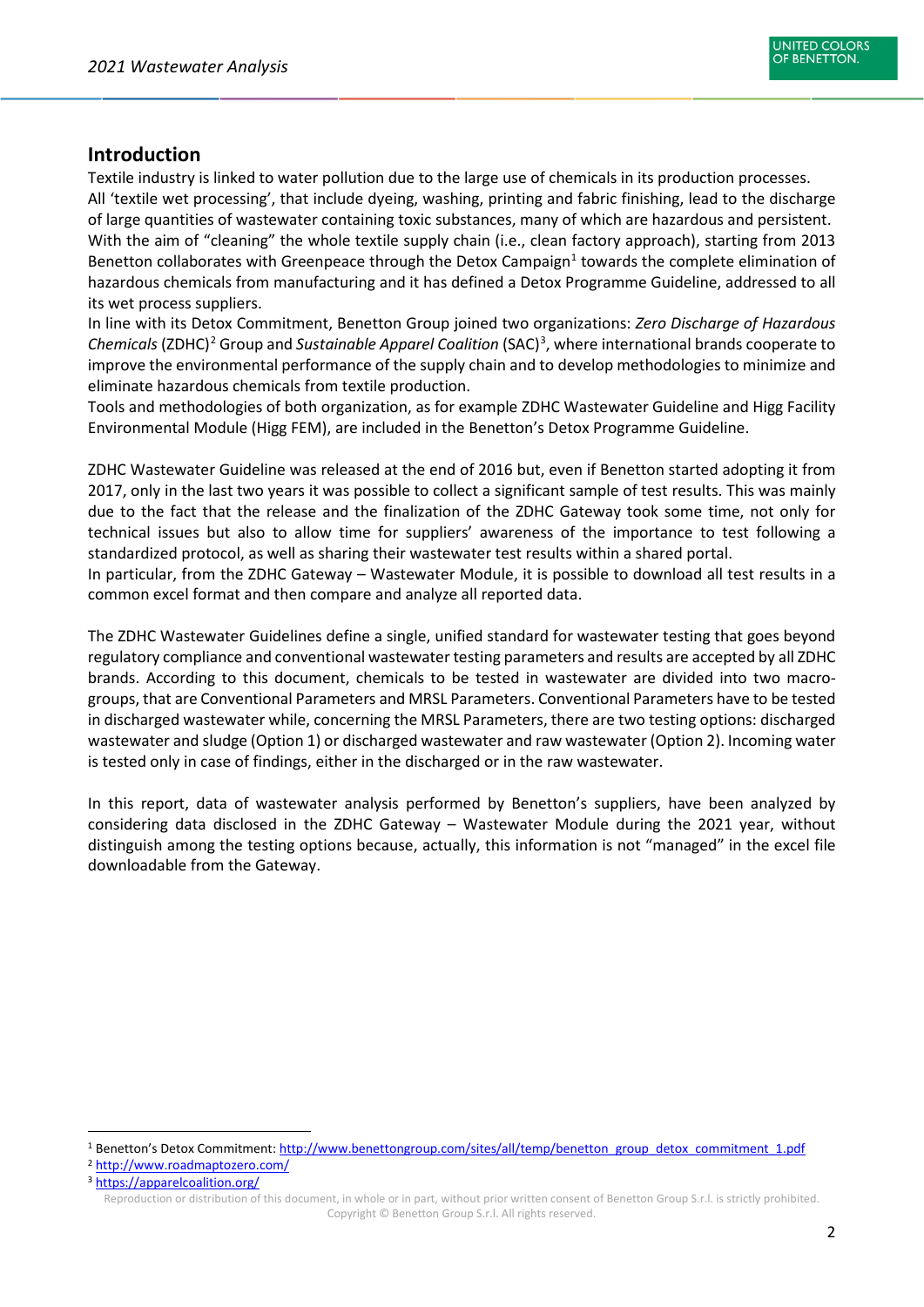#### <span id="page-3-0"></span>**2021 Wastewater Analysis**

According to the data collected from the test reports published in the ZDHC Gateway – Wastewater Module during 2021, it emerges that 175 wet process suppliers working with Benetton, and representing more than 80% in terms of volume (pcs produced by year), have performed wastewater analysis according to the ZDHC Wastewater Guideline, by following either option 1 or option 2.

As shown in figure 1, around 60% of these plants are located in Asia (mainly in Bangladesh, China and India) and 40% in the Mediterranean Area (mainly in Italy and Turkey).



Figure 1 Country distribution

The collected data refer to facilities having different types of Effluent Treatment Plant (ETP) such as direct discharge (i.e. 53 facilities), indirect discharge (i.e. 107 facilities) and zero liquid discharge (i.e. 15 facilities). Some of them made only one test during the current year, some others more than one, and among these, there are also facilities that made one test by following option 1 and one test following option 2 (or vice versa). This implies that is quite difficult, if not impossible, to perform a good analysis since there is not an aligned set of data.

As a whole, it emerges that all facilities are very close to be totally in line with ZDHC requirements, showing an overall compliance (average value) of about 97%. Figure 2 shows the compliance percentage of all substance groups in three sampling points.

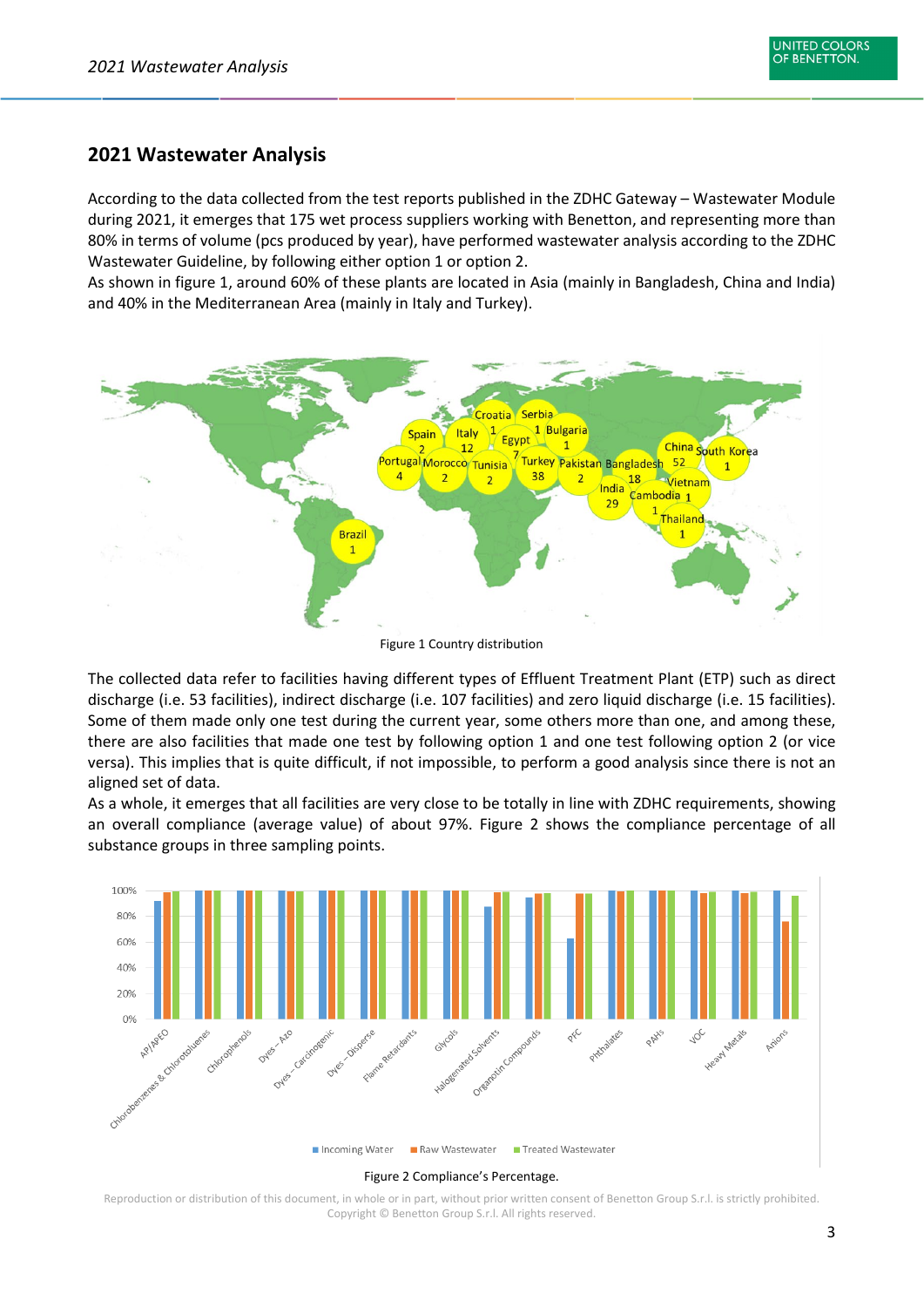It clearly occurs that Incoming Water is often already polluted, meaning that the possibility of finding contaminations in wastewater is very high. In particular, AP/APEOs, Organotin Compounds and Halogenated Solvents and PFCs are the main substance groups we can find in the Incoming Water. All other chemical groups are totally compliance with ZDHC MRSL and there are not any detection in Incoming Water. It is important to note that in the ZDHC Wastewater Guideline sampling and testing of Incoming Water is not a requirement since it could be part of the root cause analysis when there is non-conformities in the MRSL parameters' tests. This imply that the number of test performed in 2021 in Incoming Water is much lower than those made in the Raw and in the Treated Wastewater because there are still some suppliers asking for sampling and testing Incoming Water at the same time of the other two samples. Therefore, having less test, the percentage of not compliance in Incoming Water is higher than that in the Raw and Treated Wastewater.

To have a better understanding of the chemical substances that is possible to find in discharged water of textile industries, we decided to perform the analysis by considering the classification of the chemical substances groups defined in the ZDHC Wastewater Guideline: MRSL Parameters, Heavy Metals, Anions and Conventional Parameters<sup>[4](#page-4-2)</sup>. The first three groups refer to Incoming, Raw and Treated Wastewater respectively. The last group, instead, refers only to Treated Wastewater of facilities with Direct Discharge.

#### <span id="page-4-0"></span>**1.MRSL Parameters**

According to ZDHC Wastewater Guideline's classification, MRSL Parameters is constituted by 18 Chemical Groups: AP/APEO, Chlorobenzenes and Chlorotoluenes, Chlorophenols, Dyes – Azo, Dyes – Carcinogenic, Dyes – Disperse, Flame Retardants, Glycols, Halogenated Solvents, Organotin Compounds, PFC, Phthalates, PAHs, VOC. All these groups have been tested either in the Raw or Treated Wastewater and, as root cause analysis, in the Incoming Water according to the methods described in the ZDHC WW Guideline<sup>[5](#page-4-3)</sup>.

In total, concerning MRSL parameters, 61094 analytes have been tested and results show that only 217 (less than 0.5%) have been detected (both below and above ZDHC Limits). Therefore, we can conclude that, in general, facilities are very close to the total compliance of MRSL Parameters.

#### <span id="page-4-1"></span>Alkylphenols and Alkylphenols Ethoxylates (AP/APEO)

Alkylphenols and Alkylphenols Ethoxylates (AP/APEO) have been detected both in Raw and in Treated Wastewater but they are already present also in the Incoming water. In particular, results show that AP/APEO have been detected in the Incoming water of a facility located in Italy.

The total number of AP/APEO's analytes tested in the 175 facilities is 1336 with 15 detections (mainly in the Raw Wastewater) and, among those, 13 exceed the ZDHC Limits.

Regarding non-conformities in Treated Wastewater, only an NP's detection has been found in a facility located in Egypt. By looking at the non-conformities in Raw Wastewater, instead, NPEO is the substance mainly detected and it has been found in facilities located in China, Italy and Turkey (figure 3).

<span id="page-4-2"></span> <sup>4</sup> We use "Conventional Parameters" to refer to the Sum Parameters defined in the Appendix A of the ZDHC Wastewater Guideline v.1.1. In the ZDHC document, in fact, Conventional Parameters include Sum Parameters, Anions and Heavy Metals.

<span id="page-4-3"></span><sup>&</sup>lt;sup>5</sup> As already mentioned in the previous paragraph, even if sampling and testing of Incoming Water is not a requirement in the ZDHC Wastewater Guideline, some facilities still do it at the same time of the Raw and Treated Wastewater sampling.

Reproduction or distribution of this document, in whole or in part, without prior written consent of Benetton Group S.r.l. is strictly prohibited. Copyright © Benetton Group S.r.l. All rights reserved.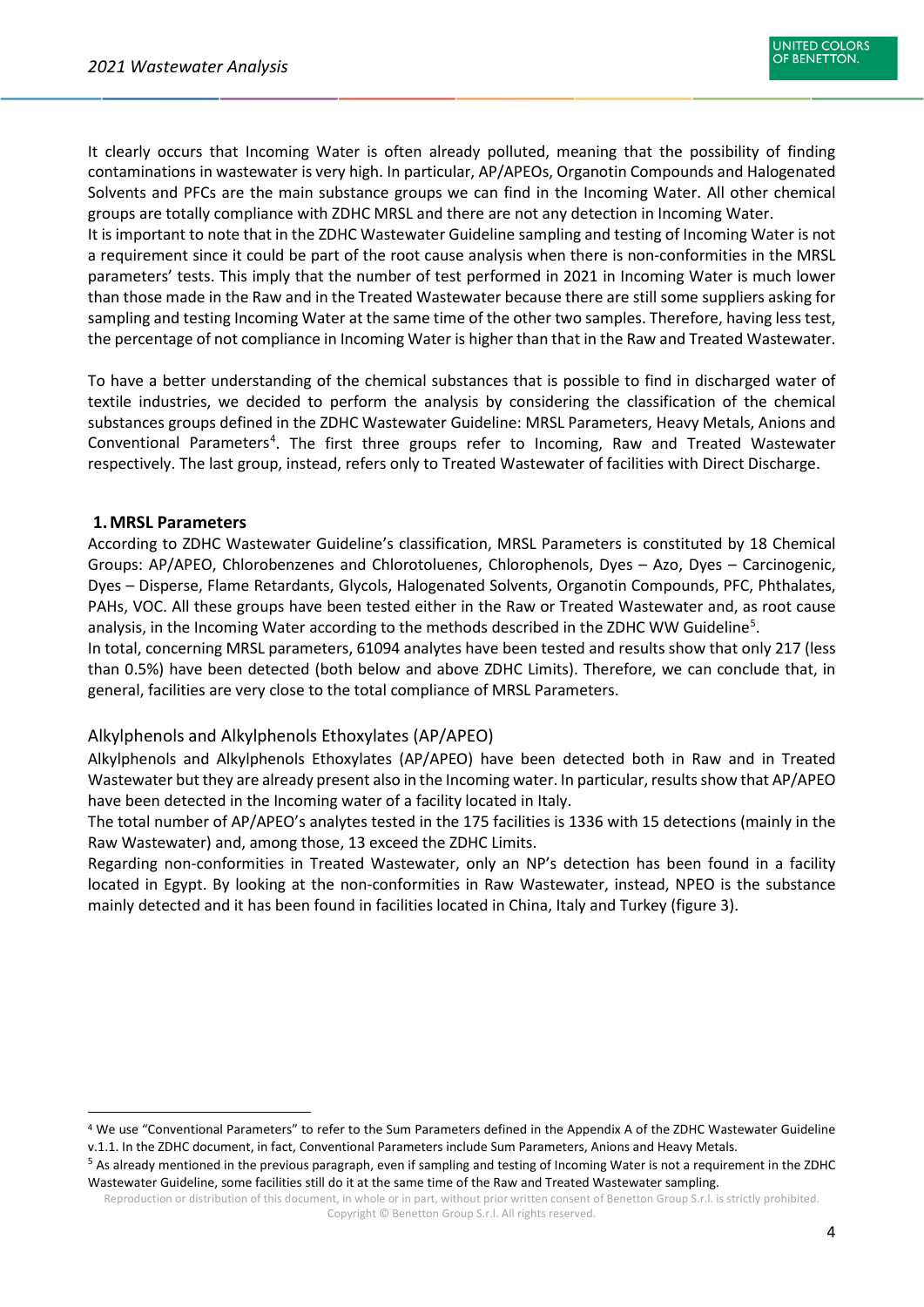

Figure 3 AP/APEO's non-conformities in Raw Wastewater.

<span id="page-5-0"></span>Chlorobenzenes and Chlorotoluenes

Chlorobenzenes and Chlorotoluenes have been detected in the Raw and in the Treated Wastewater. In total, 10008 analytes have been tested with a percentage of detection (including non-conformities) of 0.10%. In fact, the number of detections, all above the ZDHC limit, is 10: five have been found in the Raw Wastewater and five in the Treated Wastewater.

Figure 4 represents the non-conformities of Chlorobenzenes and Chlorotoluenes in Raw and Treated Wastewater: it emerges that all detections are below 0.04% and the main substances are Monochlorobenzene, 1,2-Dichlorobenzene, 1,3-Dichlorobenzene, 1,3,5-Trichlorobenzene, 2-Chlorotoluene, 3-Chlorotoluene, 4-Chlorotoluene.



Figure 4 Chlorobenzenes and Chlorotoluenes non-conformities in Raw and Treated Wastewater.

All detections have been found in ten facilities located in China, Tunisia and Turkey.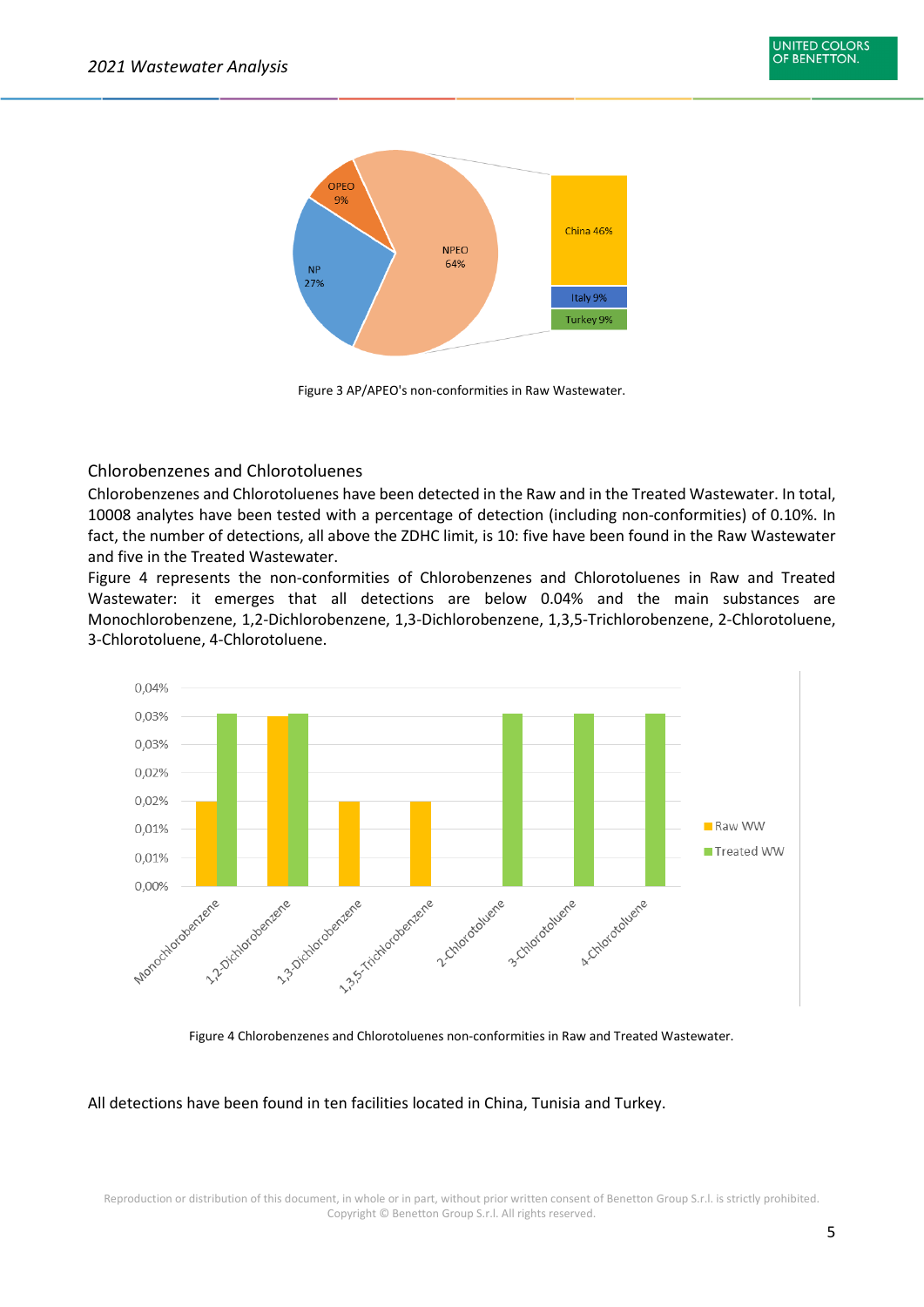#### <span id="page-6-0"></span>Chlorophenols

The total number of tested Chlorophenols is 6364 with 7 non-conformities, all above ZDHC limit, detected in Raw Wastewater. Since each analyte exceeding the ZDHC limit represent less than 0.05% non-conformities (Figure 5), these detections are considered impurities.



Figure 5 Chlorophenols' non-conformities in Raw Wastewater.

Chlorophenols' detections belong to four facilities located in China and to one located in Bangladesh.

#### <span id="page-6-1"></span>Dyes – Azo

Among 18488 test performed on Colorants, Azo – Dyes (8135 tested analytes) is the only substance group with some detections. From results, in fact, there is no any detection of Dyes – Carcinogenic (4341 tested analytes) and Dyes – Disperse (6012 tested analytes).

Non-conformities of Azo-Dyes represent 0.47% and 0.37% in Raw Wastewater and in Treated wastewater, respectively. Figure 6 shows detections in Raw and Treated wastewater: 4-chloroaniline is the substance with high detection (52% and 50% respectively), followed by 4,4'-methylenedianiline (32% and 20%), o-toluidine (8% and 20%) and traces of 3,'3-dichlorobenzidine and 4-methyl-m-phenylenediamine.



Figure 6 Dyes-Azo main detections in Raw Wastewater.

All detections, both in Raw Wastewater and in Treated Wastewater, have been found in facilities located in China, Italy and Turkey.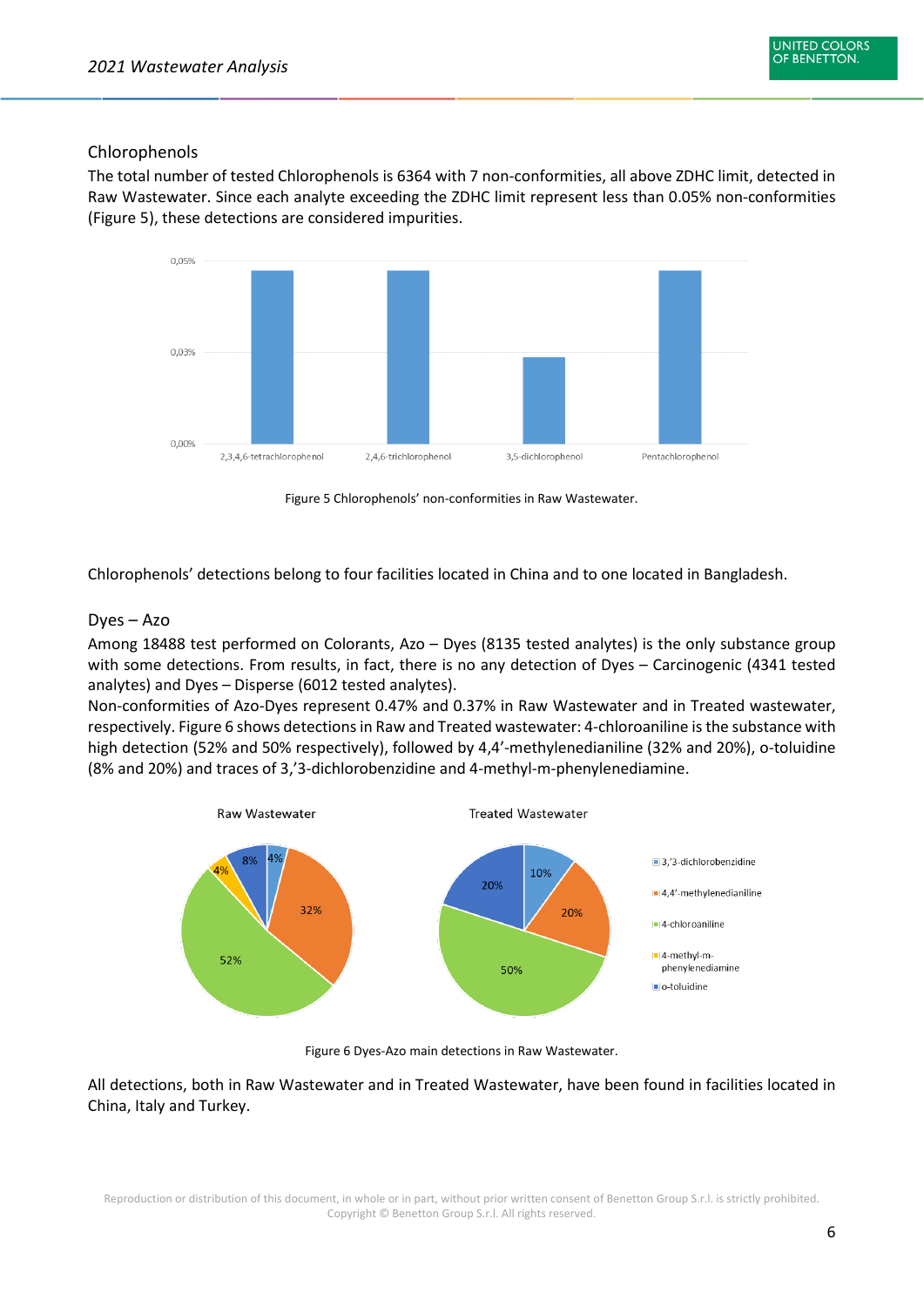#### <span id="page-7-0"></span>Halogenated Solvents

Halogenated Solvents is one of the substances group already present in the Incoming Water, especially in Italy (Methylene chloride and Tetrachloroethylene) and Tunisia (Tetrachloroethylene). In total, 1358 analytes have been tested: 24 in Incoming Water, 886 in Raw Wastewater and 448 in Treated Wastewater. The 20 detections are all above ZDHC limit: 13 in Raw Wastewater, 4 in Treated Wastewater and 3 in Incoming Water. Tetrachloroethylene, Methylene chloride, 1,2-dichloroethane and Trichloroethylene are the four halogenated solvents detected: as shown in figure 7 they are all present in raw wastewater, while Tetrachloroethylene and Methylene chloride have been detected in the Incoming water and in the Treated Wastewater too.



Figure 7 Halogenated Solvents non-conformities.

Regarding detection in Raw Wastewater, it emerges that the biggest pollution is in China and Italy, followed by Croatia, Egypt, Tunisia and Turkey (figure 8).



Figure 8 Halogenated Solvents' detection in Raw Wastewater by Country.

#### <span id="page-7-1"></span>Organotin Compounds

Organotin Compounds is one of the substance groups with non-conformities in Incoming Water. The results of 1366 tests, in fact, show that there is a 6% of no compliance in Incoming Water (in which 36 analytes have been tested) against the 2% of no compliance in Raw Wastewater (888 tested analytes) and in Treated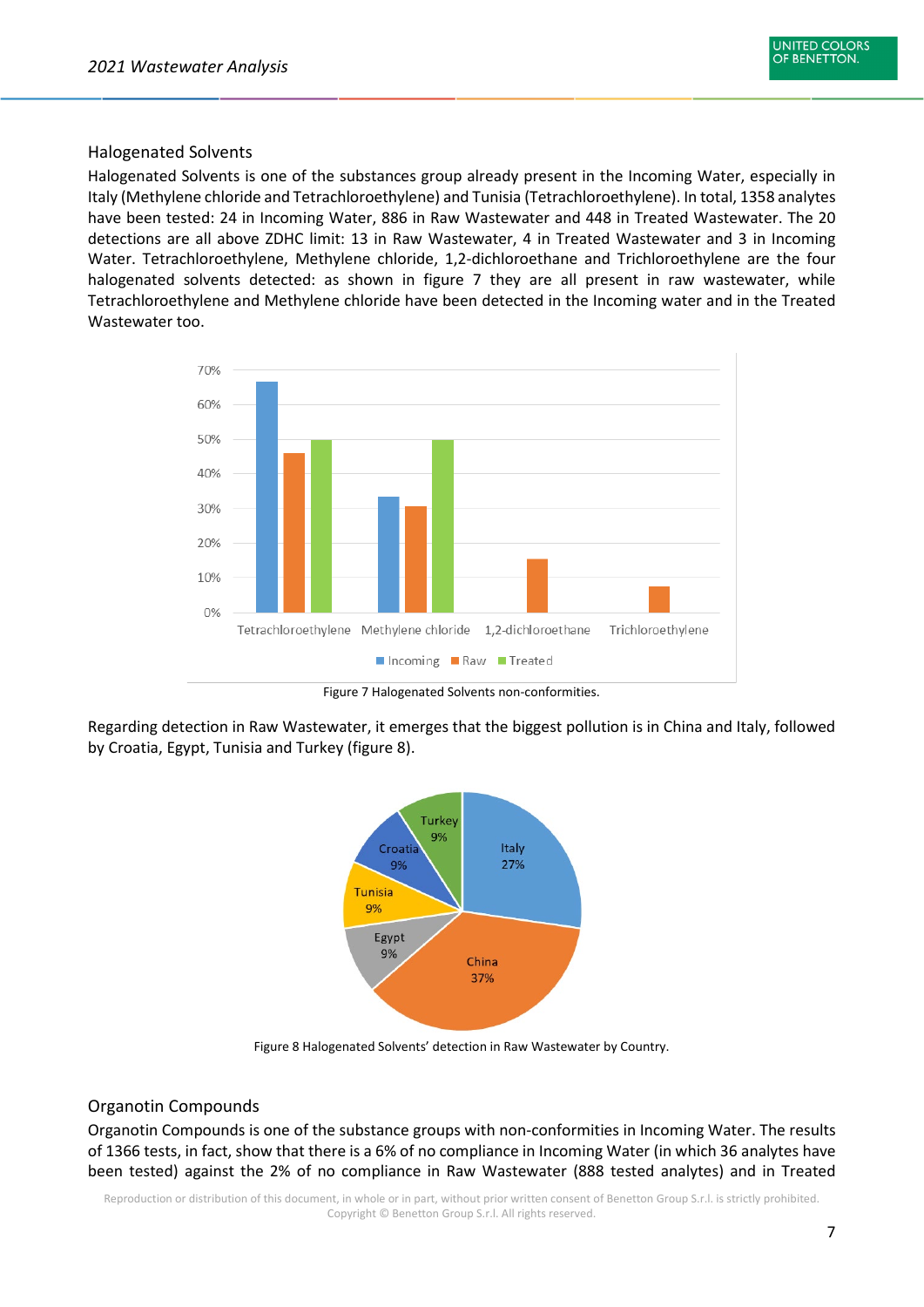

Wastewater (442 tested analytes). Figure 9 shows the number of detections in the three sampling points and it emerges that Raw Wastewater is the most contaminated.

Figure 9 Number of Organotin Compounds' detections.

The higher no compliance in the Incoming Water is justified by the fact that the total number of test is less compared the one made in the other two sampling points: Incoming Water, in fact, is sampled and analyzed only in few cases and often it is to see if contamination is already present. According to detected values in the three different sampling points (see average values in figure 10), the highest values have been found in Incoming Water (0.24 µg/l) and Raw Wastewater (0.19 µg/l).



Figure 10 Average values (µg/l) of detected Organotin Compounds.

The total number of facilities with Organotin detections is 15 and they are mainly located in China (figure 11). In particular, in China and Tunisia Organotin Compounds are already present in the Incoming Water.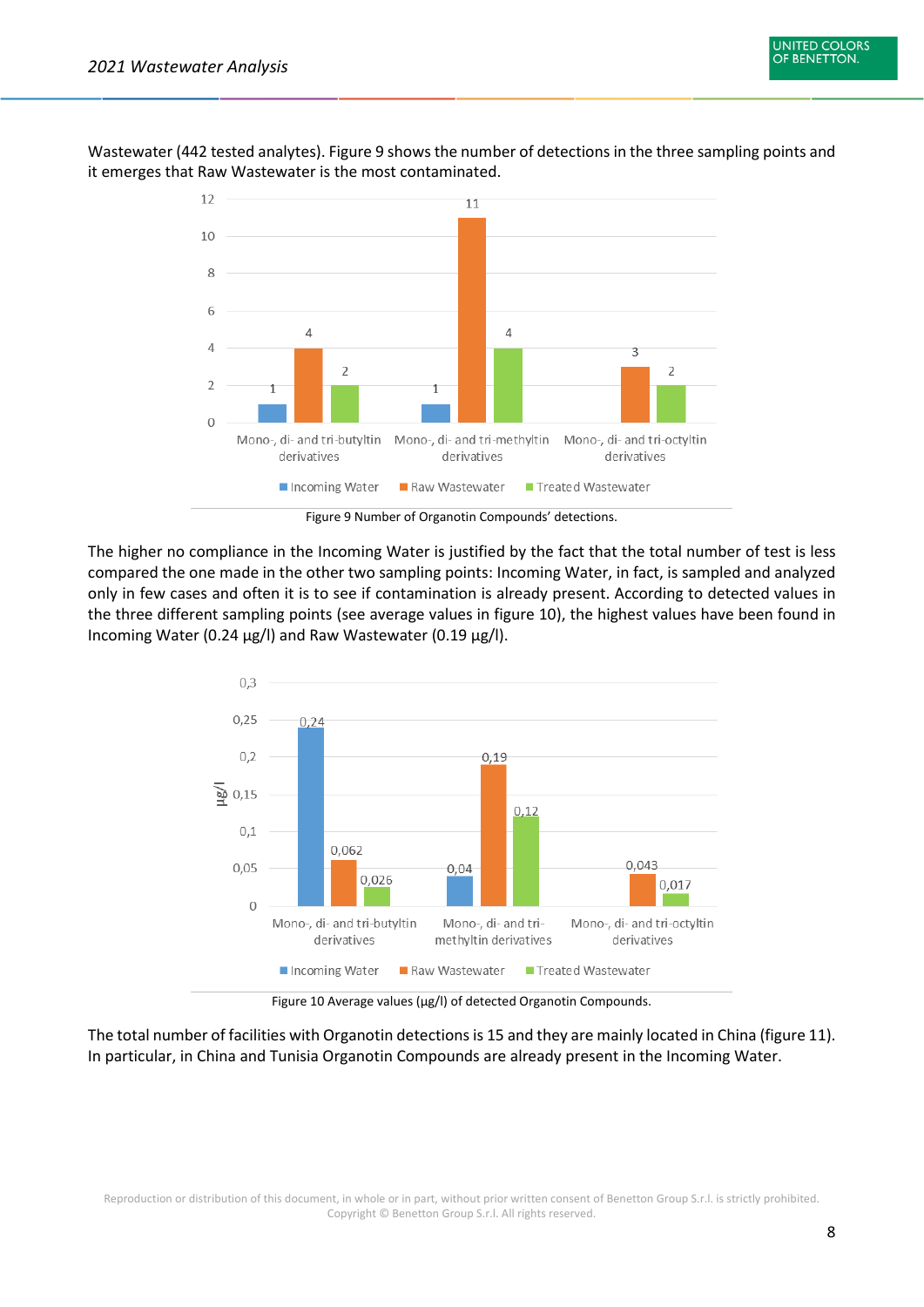

Figure 11 Organotin Compounds' detections by Country.

#### <span id="page-9-0"></span>Perfluorinated and Polyfluorinated Chemicals (PFCs)

PFCs is the group with the highest percentage of detection, especially in Incoming Water (37% of noncompliance). Among 2027 PFCs tested, only 56 exceed ZDHC limits and, among these, 13 (i.e. 23% of the failures) are in the Incoming Water (figure 12). This means that traces found in both Raw Wastewater (2.11% non-compliance) and Treated Wastewater (2.26% non-compliance) could be affected by the incoming impurities<sup>[6](#page-9-1)</sup>.



Figure 12 Number of PFCs' detections.

By looking at the detected values, the PFOA and PFHxA average value (0.3 µg/l) is higher than the ZDHC Limit (0.01 µg/l) in all three sampling points, as well as the average detected value of 6:2 FTOH that is higher than 1 µg/l (figure 13).

<span id="page-9-1"></span> $6$  Taking into account that Incoming Water is the sampling with less number of tested performed.

Reproduction or distribution of this document, in whole or in part, without prior written consent of Benetton Group S.r.l. is strictly prohibited. Copyright © Benetton Group S.r.l. All rights reserved.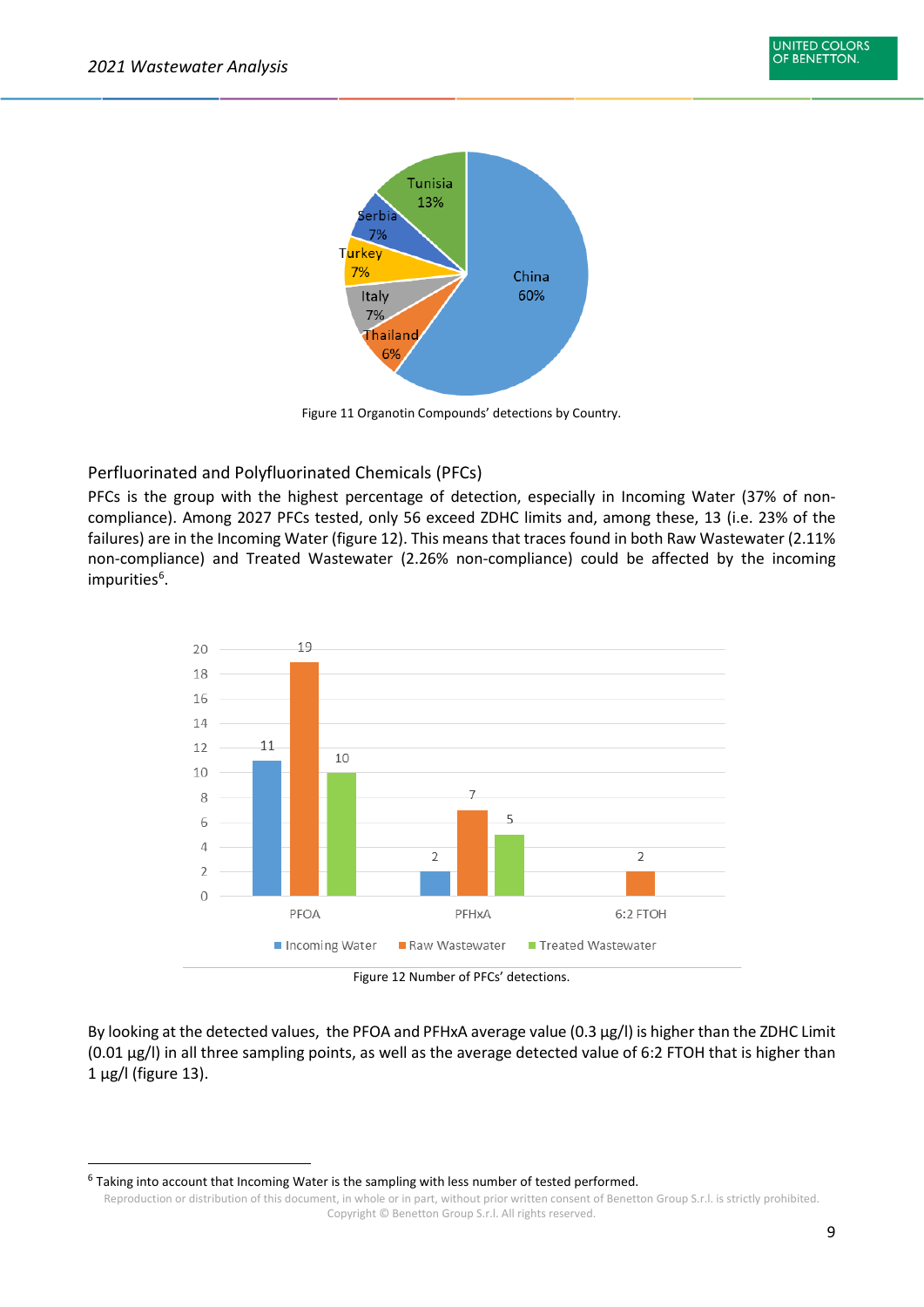

Figure 13 Average values (µg/l) of detected PFOA and PFHxA.

The 19 detections of PFOA in Raw Wastewater belong to 17 facilities located in China. Among those, 5 have detected PFOA in all three sampling points, 4 in the Raw Wastewater and in the Incoming Water, 1 in the Raw and in the Treated Wastewater and 7 only in Raw Wastewater. In addition, a Chinese facility has PFOA detections in Incoming Water and Treated Wastewater and two other facilities (one in China and one in Turkey) that have detected PFOA only in Treated Wastewater.

All the PFHxA's detections have been found in nine facilities located in China. In particular, one facility has detection in all three sampling points, two in the Raw and Treated Wastewater, one only in Treated Wastewater, one in the Incoming Water and in Treaded Wastewater and for facilities only in Raw Wastewater.

#### <span id="page-10-0"></span>Phthalates

The total number of tested analytes belonging to Phthalates is 5392 and percentage of non-compliance is 0.28% and 0.11% in the Raw and in the Treated Wastewater, respectively. This means that Phthalates are almost not present in the process. Among Phthalates analytes (i.e. 16 analytes), in fact, only Di(ethylhexyl) phthalate (DEHP), Di-iso-decyl phthalate (DIDP), Di-isononyl phthalate (DINP), Dibutyl phthalate (DBP), have been detected for a total of 12 findings (figure 14).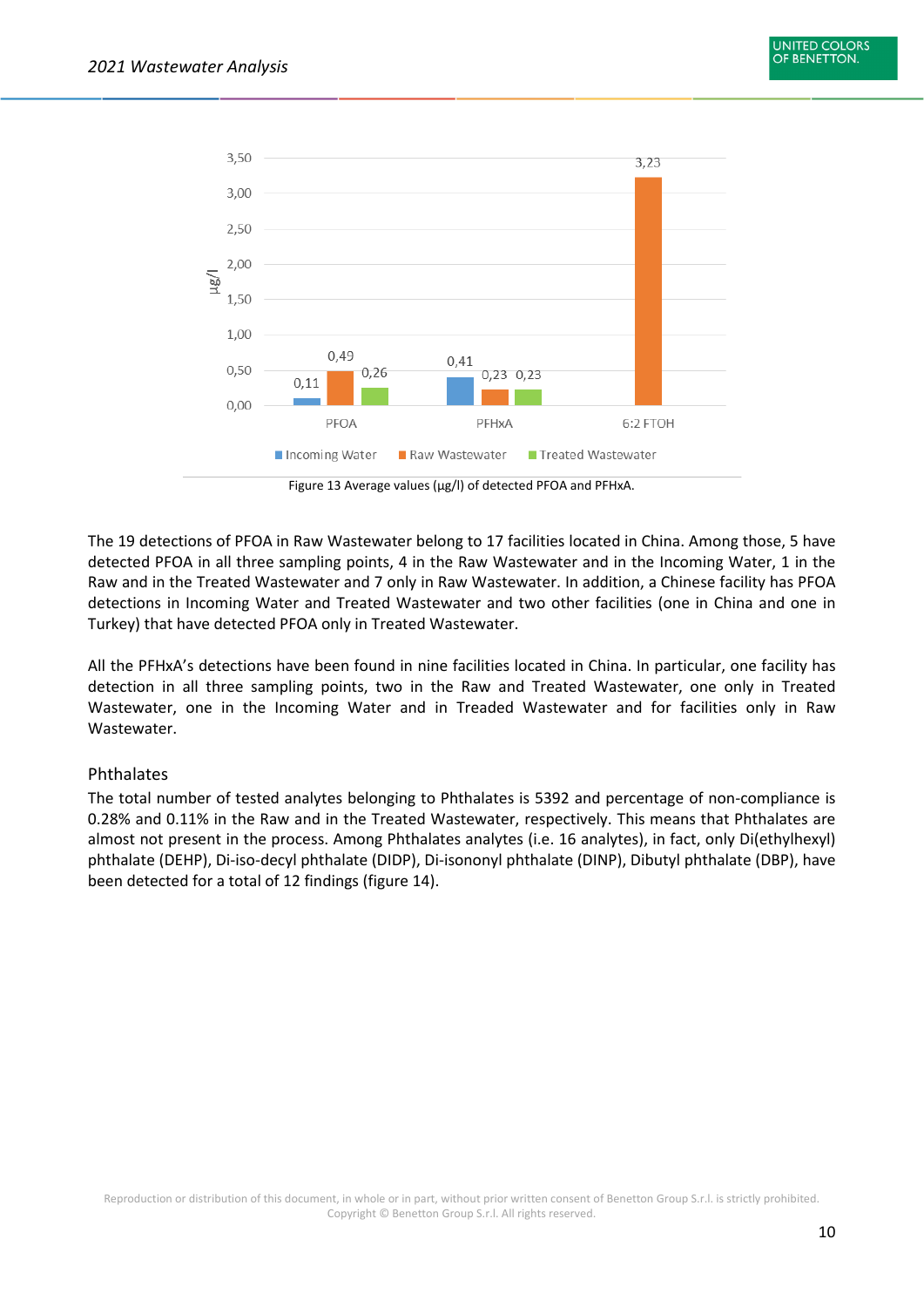

Figure 14 Number of Phthalates' detections.

By looking at the detected average value, it emerges that DEHP's values are very high, both in the Raw and in the Treated Wastewater, compared to those detected for DIDP, DINP and DBP (figure 15).



Figure 15 Average detected values of Phthalates.

The total number of facilities with Phthalates detections is 9 and six of them are located in China, while the other three facilities are located in Croatia, Serbia and Turkey. In particular, only the facility located in Croatia has detections in both Raw and Treated Wastewater.

#### <span id="page-11-0"></span>Polycyclic Aromatic Hydrocarbons (PAHs)

The total number of tested Polycyclic Aromatic Hydrocarbons (PAHs) analytes is 6023 whit 6 detections in Raw Wastewater and 3 detections in Treated Wastewater. All detections in Treated Wastewater (i.e. Naphthalene, Pyrene and Fluoranthene) are compliant with ZDHC requirements while all detections in Raw Wastewater (i.e. Naphthalene) are above the limit (figure 16).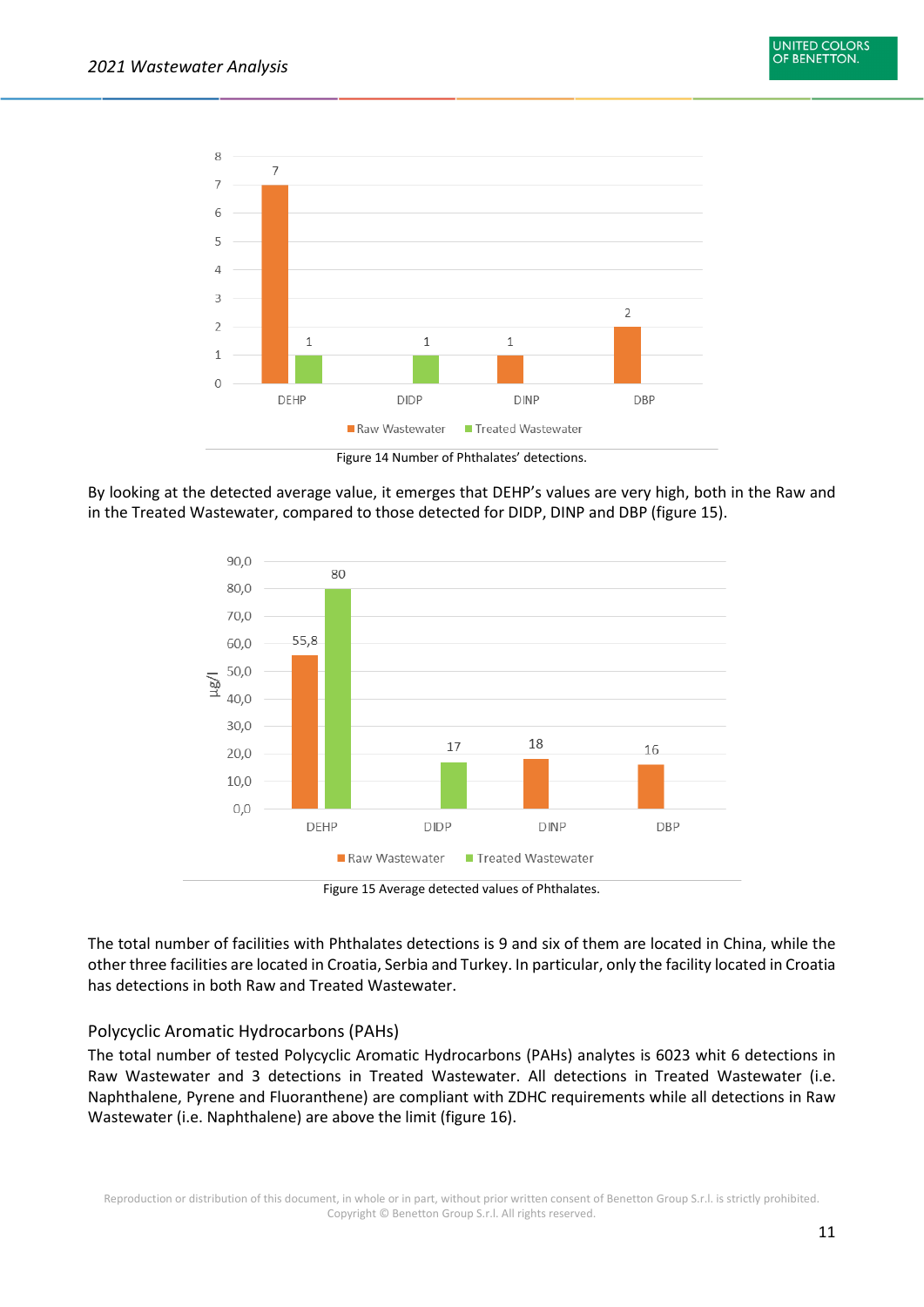

Figure 16 Average detected values of PAHs in Raw and Treated Wastewater.

In particular, detections in Raw Wastewater have been found in six facilities, three located in China and three in Turkey and they do not have any PAHs' detection in Treated Wastewater. All detections in Treated Wastewater belong to a facility located in Italy.

#### <span id="page-12-0"></span>VOC

The total number of tested analytes within the VOC's group is 1714 with only 23 detections, mainly in Raw Wastewater, all above the ZDHC Limit of 1 µg/l, except of one. All detections in the Treated Wastewater exceed the ZDHC Limit (figure 17).



All VOC's analytes have been detected: figure 18 shows their average values.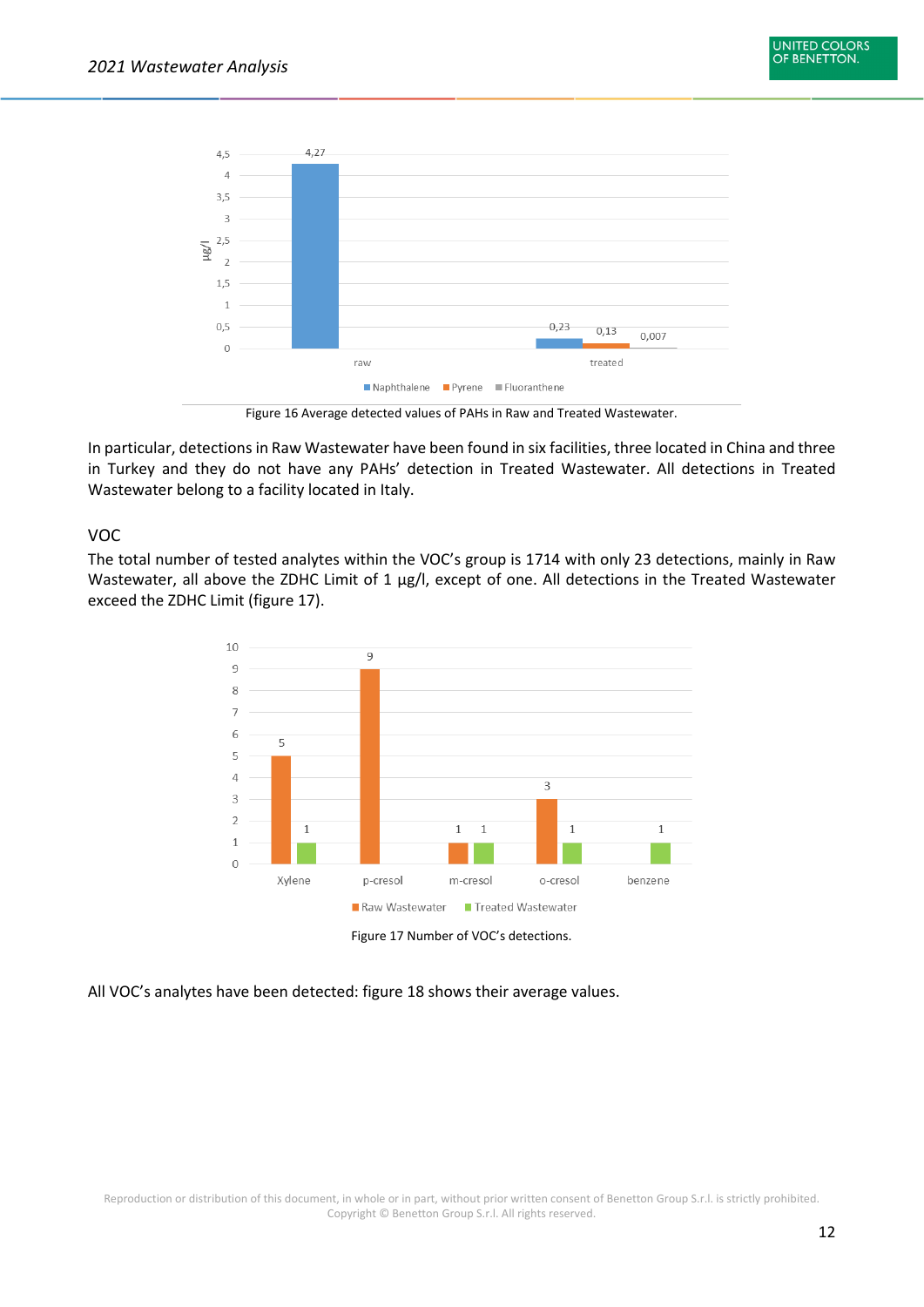

The 23 detections of VOC have been found in six facilities located in China, three in Italy, two in Turkey, one in Tunisia, Croatia, Serbia, Egypt, Brazil and Portugal. All facilities have VOC only in Raw Wastewater, while the Serbian and the Brazilian ones have VOC also in the Treated Wastewater. Only one Turkish facility has detected VOC only in Treated Wastewater.

#### <span id="page-13-0"></span>**2.HEAVY METALS**

Heavy Metals group has been analyzed in Incoming Water, Raw Wastewater and Treated Wastewater with 4009 tested analytes. In particular, by looking at the Incoming Water, results show that it is already polluted (figure 19): major detections have been found for Zinc, Nickel, Copper and Arsenic followed by Chromium total, Antimony, Mercury, Cadmium and Lead, while there are no detection (or close to null) of Chromium (VI), Cobalt and Silver.

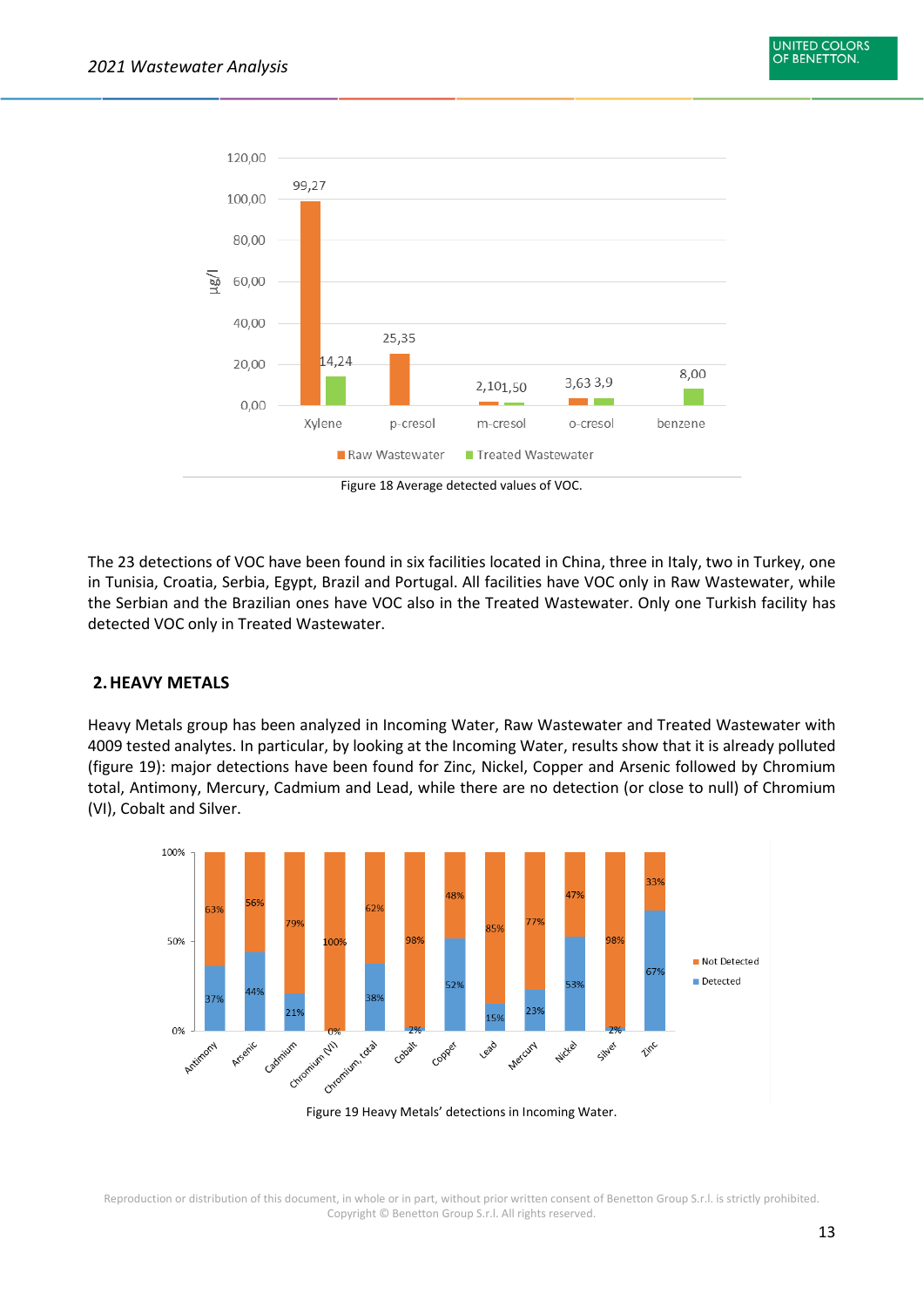As shown in figure 20, detections have been found mainly in China (81%). Turkey and Italy account, respectively, for 10% and 5%, and the remaining 4% is represented by detections in Cambodia, Croatia, Thailand and Egypt. In particular, the only Cobalt and Silver's detections have been found in China.



Figure 20 Heavy Metals' detections in Incoming Water by countries.

Regarding Raw Wastewater, results show a very high compliance with ZDHC requirements for all Heavy Metals: on 2120 tested analytes, detections represent around 40% and, among those, only 33 of them (that is around 2%) are above the Foundational Level. Figure 21 shows the compliance of each heavy metal by considering not detections within the Aspirational Level.



Figure 21 Heavy Metals' compliance in Raw Wastewater.

The heavy metals exceeding the ZDHC Foundational Level are Antimony, Chromium total, Chromium (VI), Copper and Nickel. In particular, among the 33 detection above the limit, Antimony is the substance with higher detection, followed by Chromium total with an account of 63% and 3% on the total, respectively.

The total number of Heavy Metals test performed in Treated Wastewater is 1910 and detections represent the 32% of which only 0.5% is above the ZDHC Foundational Level. Figure 22 represents the total compliance of Heavy Metals in Treated Wastewater by considering not detections within the Aspirational Level.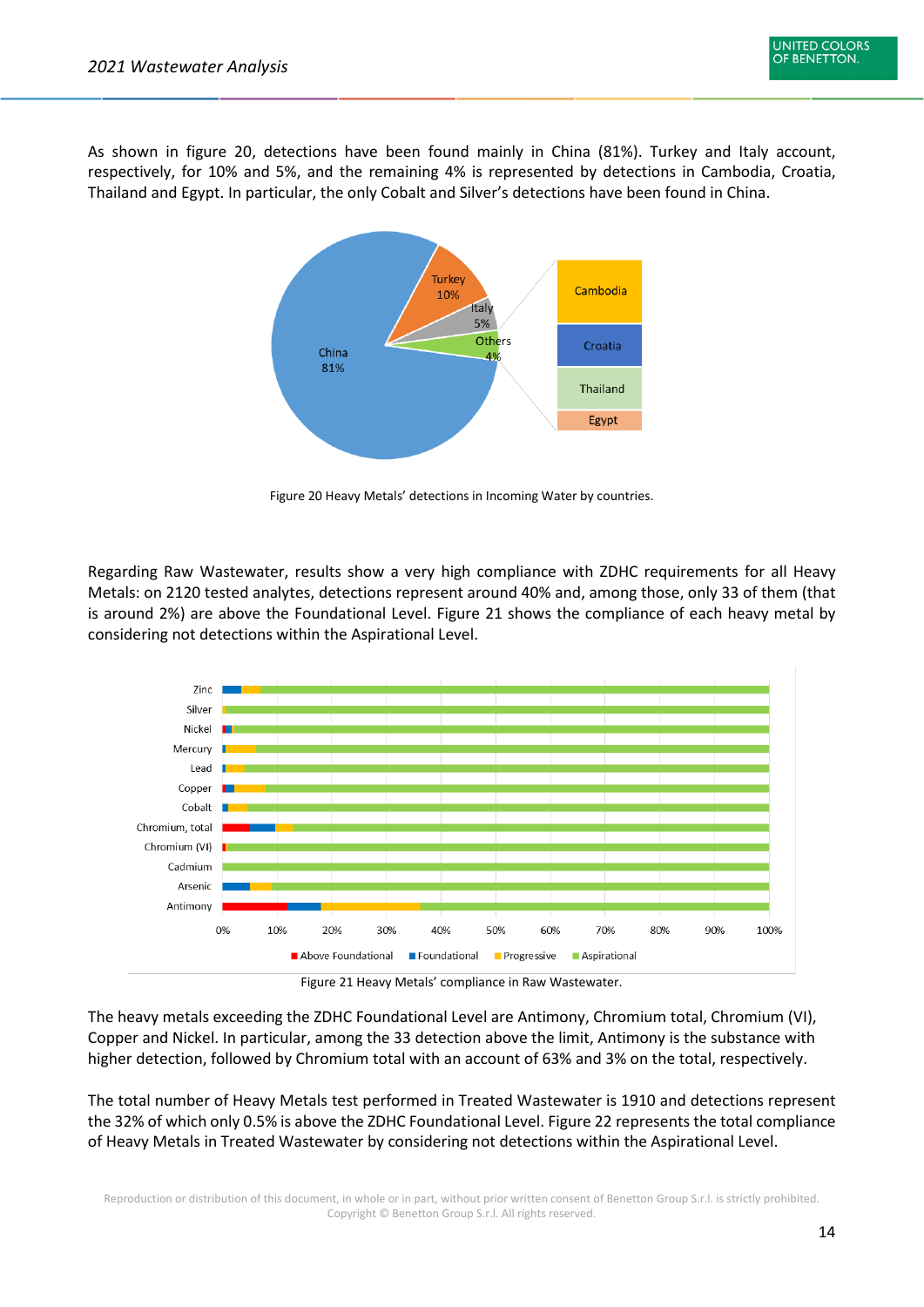

Figure 22 Heavy Metals' compliance in Treated Wastewater.

The heavy metals exceeding the ZDHC Foundational Level are Antimony, Chromium (VI), Chromium total, Arsenic and Nickel. In particular, Antimony is the main detected substance also in Tretated Wastewater, accounting for 50% of the total detection above the limit.

By looking at the number of detections (both in the Raw Wastewater and in the Treated Wastewater) by Country, China is the one with the highest value with 48.4% of the total detections. It is followed by Turkey (22.5%), Bangladesh, India, Italy and Portugal (with values between 2% and 10%), while other countries (Egypt, Thailand, Spain, Morocco, Pakistan, Cambodia, Croatia, Bulgaria, Serbia and South Korea) have detections for less than 2%. Moreover, in China, all metals have been detected both in Raw Wastewater and in Treated Wastewater, including Chromium VI, Mercury and Silver that are those with the lowest number of detection (8% of the total). Traces of these metals have been found also in Egypt, India, Italy, Thailand and Turkey and in most of the cases, there are no any detection in the Treated Wastewater. Figure 23 represents detections of Antimony, Arsenic, Chromium total, Cobalt, Copper, Lead, Nickel and Zinc by Country.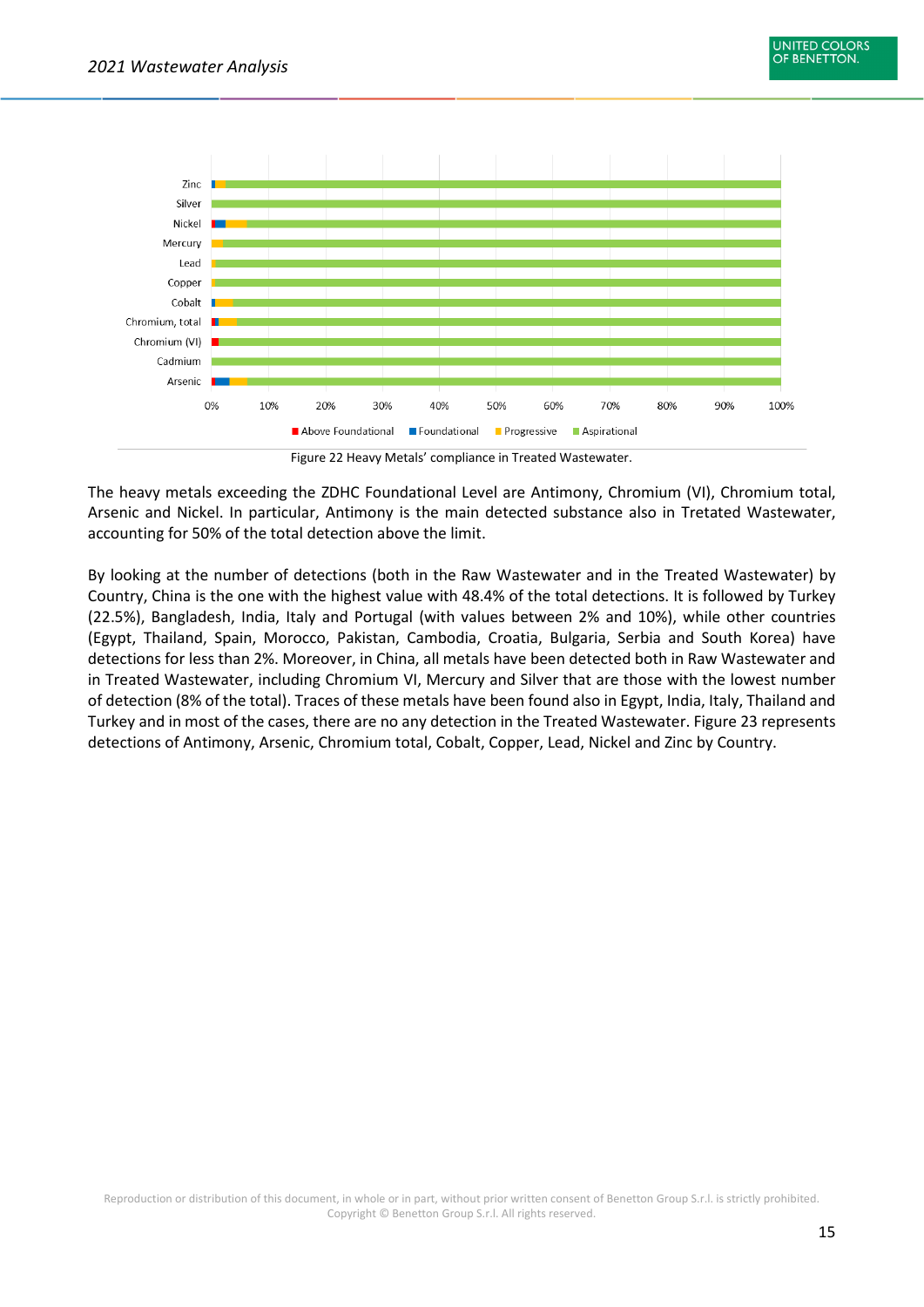

Figure 23 Main Heavy Metals' detection in Raw Wastewater (RW) and Treated Wastewater (TW) by Country.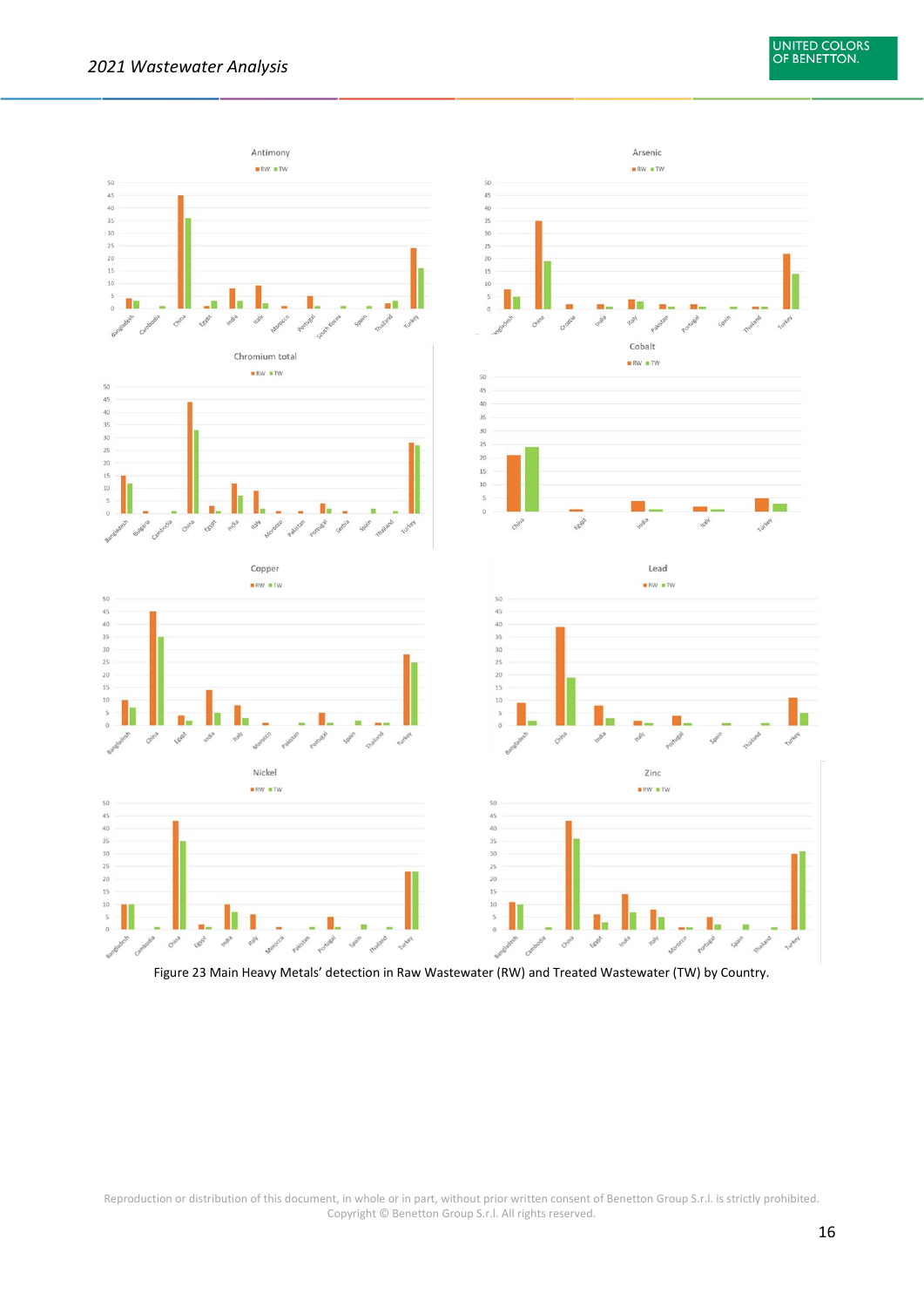

#### <span id="page-17-0"></span>**3.ANIONS**

The group of Anions is constituted by Cyanide, Sulfide and Sulfite and the total number of test performed in the three sampling points is 708, of which only 2 in the Incoming Water.

By looking at the results of 706 test performed in Raw Wastewater (154) and Treated Wastewater (552), the total compliance of Anions represents more than 70%, even if some results exceed the Foundational Level (figure 24).



Figure 24 Anions' compliance in Raw Wastewater and Treated Wastewater.

In Figure 25, the detected average values for each anion are represented: higher values are found in Raw Wastewater and Sulfite is the substance with highest detections.



Figure 25 Detected Average values of Anions in Raw Wastewater and Treated Wastewater.

By looking at the presence of Anions in Raw Wastewater by country, it emerges that: in Portugal, there is no trace of Sulfide, in Italy there is no trace of Sulfite and in India and Bangladesh there is no trace of Cyanide (figure 26).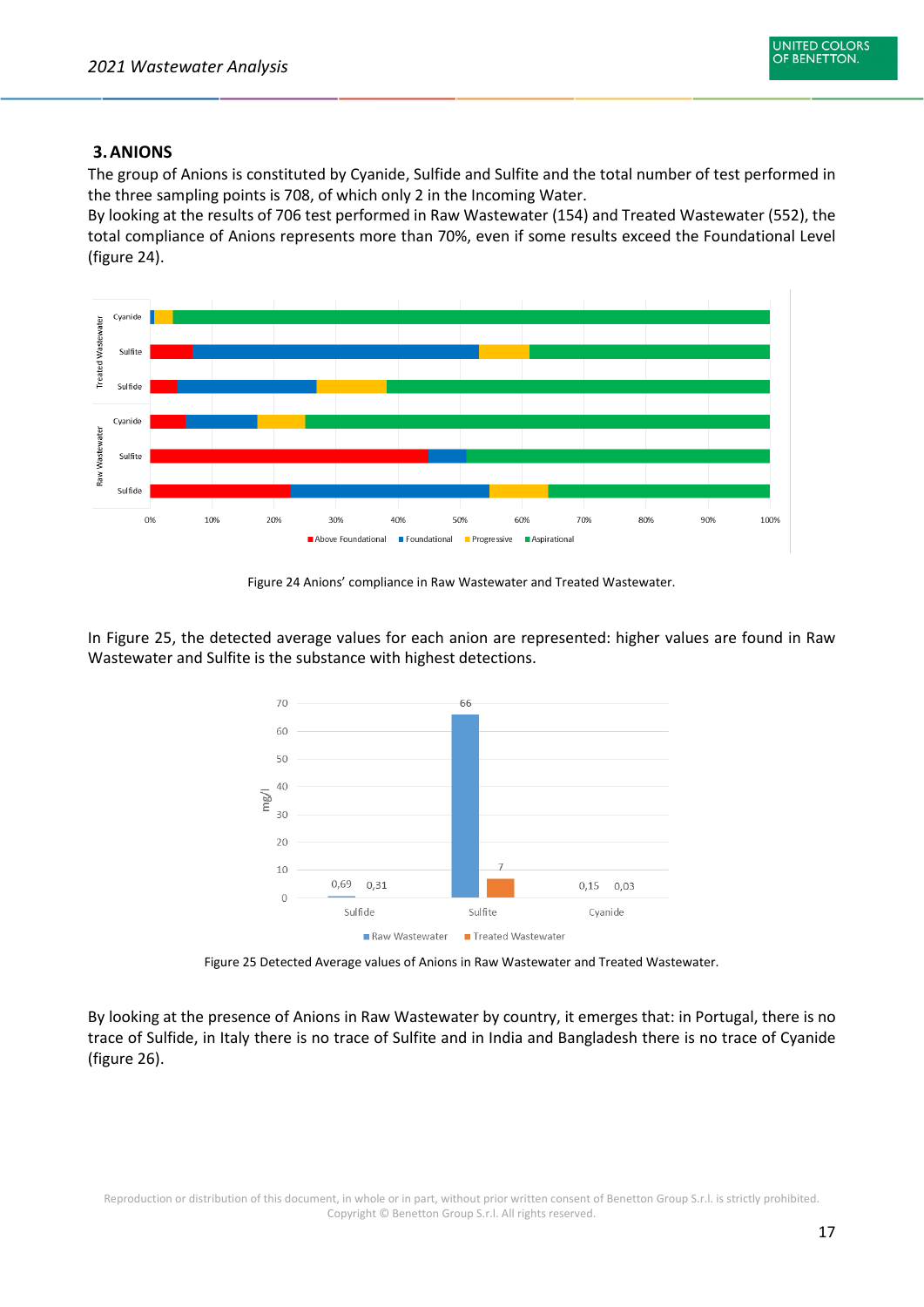

Figure 26 Anions' detections in Raw Wastewater by Country.

Regarding Treated Wastewater, as shown in figure 27, Italy and Croatia are the countries where Sulfide is mainly detected. Cyanide is present in the Treated Wastewater of some facilities located in China, Egypt, India and Turkey.



Figure 27 Anions' detections in Treated Wastewater by Country.

#### <span id="page-18-0"></span>**4.CONVENTIONAL PARAMETERS**

As already noted, in this work Conventional Parameters refer to the Sum Parameters defined in Appendix A of the ZDHC Wastewater Guideline v.1.1. In this section results of tests made in facilities having direct discharge (i.e. having an own ETP) are analyzed.

These parameters, in fact, mostly refer to the proper functioning of an ETP and they can be briefly summarized in temperature, pH, biological oxygen demand (BOD5) or chemical oxygen demand (COD), that's the reason why it has no sense to test them in wastewater before treatment, unless supplier uses a centralized effluent treatment plant (CETP). In this specific case, these parameters should be compliant with the legal discharge permit and/or receiving CETP limits that could be different from ZDHC requirements.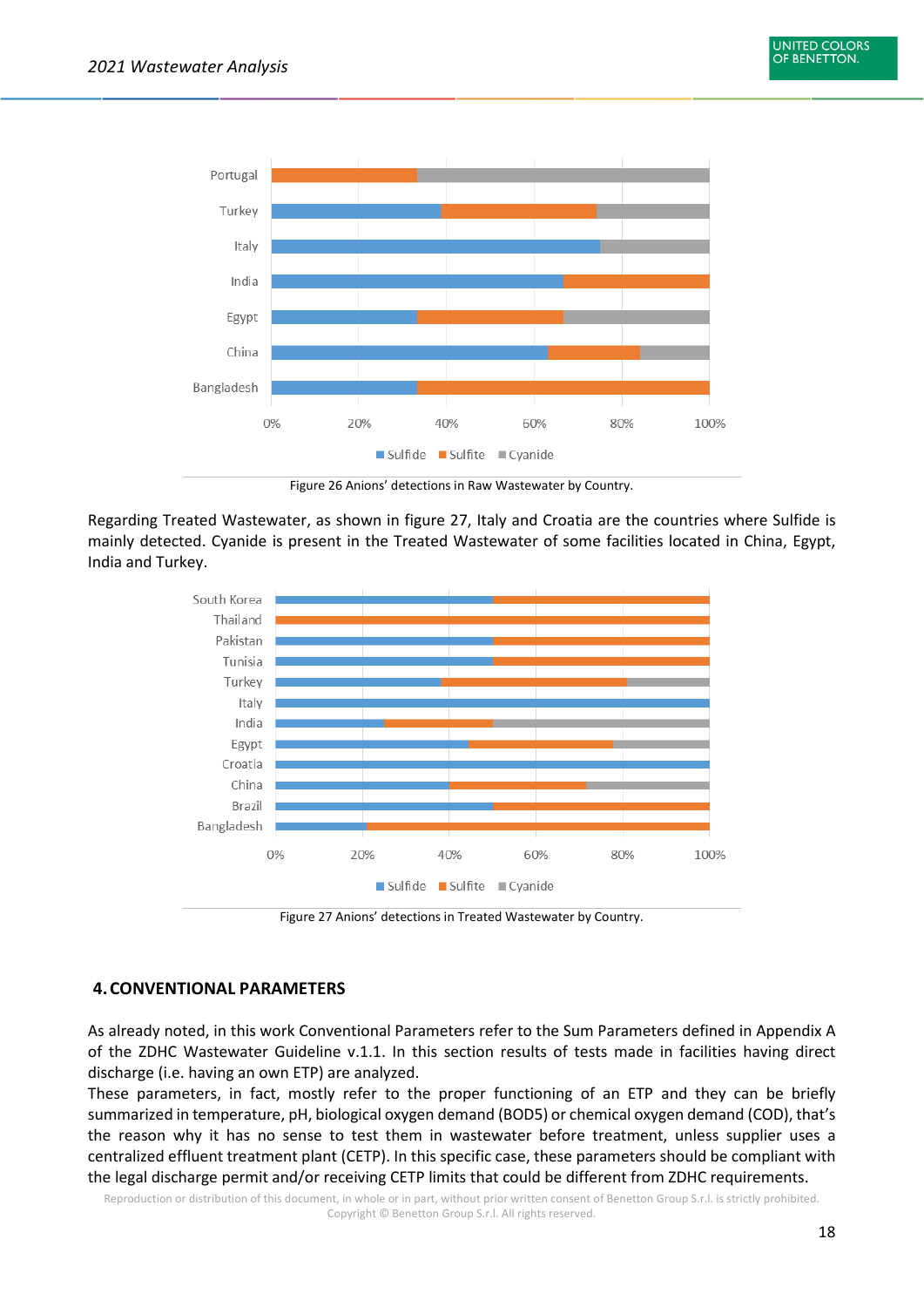In 2021, facilities with direct discharge represent 30% of the wet process suppliers working with Benetton and, according to the obtained tests' results, among 1402 tested parameters, only 7% of them are above Foundational Level. In particular, values exceeding Foundational Level are always lower than 10% for each tested parameter (figure 28), except for Coliform and BOD5 that exceed foundational limit for 22% and 11% respectively.





Test results of pH and Persistent Foam can be either compliant or not compliant, therefore we consider them as aspirational and above foundational level respectively. With this assumption, results show that 93% of tested parameters meet ZDHC requirements. In particular, 703 parameters (that is 50% of the total) already meet the Aspirational Level while the remaining 43% is divided between Foundational (i.e. 258 parameters) and Progressive Level (349 parameters). Persistent Foam is 100% compliant while pH shows a 3% not compliant with ZDHC requirements. In conclusion, this means that almost all wet process suppliers are in line with local requirement in each country. All Conventional Parameters, in fact, are tested according to standard methods that have been made equivalent across different regions (i.e., Europe, United States and China) but where stricter legal, local or regional wastewater limits are in place, these last values shall supersede those defined in the ZDHC Wastewater Guidelines.

Compared to 2019 and 2020, even if some suppliers have been changed during the years, results show a general improvement regarding Conventional Parameters' compliance. As shown in figure 29, in fact, there is a decrease in the number of substances that exceed the Foundational Level (from 13% to 7%) and in the number of those meeting the Foundational Level (from 21% to 18%). The compliance's percentage of progressive level remain around 23% while there is an increase of 8% (from 42% to 50%) for those within the Aspirational Level.